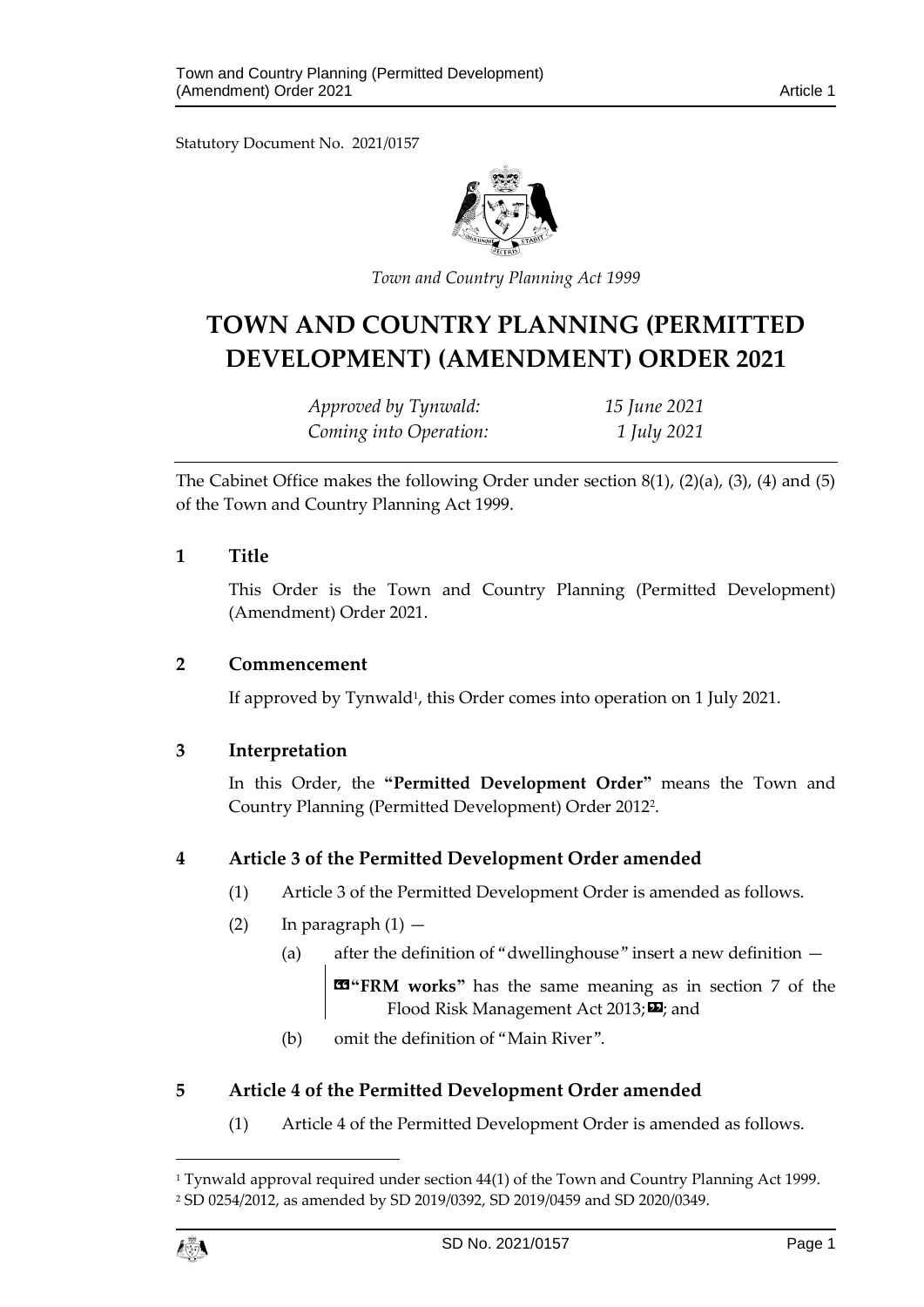- (2) In paragraph (1), for "condition in paragraph (2A)" substitute  $\text{or}$  conditions in paragraphs (2A) and (2AB) $\text{or}$ .
- (3) In paragraph (2A), omit "or be situated closer to such a tree than the required distance".
- (4) After paragraph (2A) insert
	- $\mathbf{G}(2AA)$  Paragraph (2A) does not apply to FRM works carried out under section 27 (emergency power) of the Flood Risk Management Act 2013.
	- (2AB) The following Schedule 1 operations must not be situated closer to a tree (other than a tree referred to in section 3(3) of the Tree Preservation Act 1993) than the required distance —
		- (a) class 14 Extension of dwellinghouse;
		- (b) class 17 Private garages and car ports;
		- (c) class 18 Domestic fuel storage tanks;
		- (d) class 19 Replacement of waste water treatment system;
		- (e) class 22 Solar Panels (Stand alone);
		- (f) class 23 Heat Pumps;
		- (g) class 23A Air source heat pumps; and
		- (h) class 43 School cycle shelters. $\mathbf{E}$ .
- (5) In paragraph (2B), for "2A" substitute  $\text{C2AB} \,\Sigma$ .

# **6 Schedule 1 to the Permitted Development Order amended**

- (1) Schedule 1 to the Permitted Development Order is amended as follows.
- (2) In paragraph 3 (Class 3 Land drainage works), for "Land Drainage Act 1934" substitute **II** Flood Risk Management Act 2013<sup>D</sup>.
- (3) In Part 2, in the opening text to Section A, in subparagraph (2), for "river designated as a Main River under the Land Drainage Acts" substitute **Edesignated** watercourse under the Flood Risk Management Act 2013».
- (4) In paragraph 16 (Class 16 Fences, walls and gates)
	- (a) in subparagraph (d), omit "and"; and
	- (b) after subparagraph (d) insert
		- **E**d(da) any wall must not be constructed closer to a tree (other than a tree referred to in section 3(3) of the Tree Preservation Act 1993) than the required distance stated in article  $4(2B)$ ; and  $\blacksquare$ .
- (5) In paragraph 39 (Class 39 Fences, walls and gates), at the end insert **B** Condition:

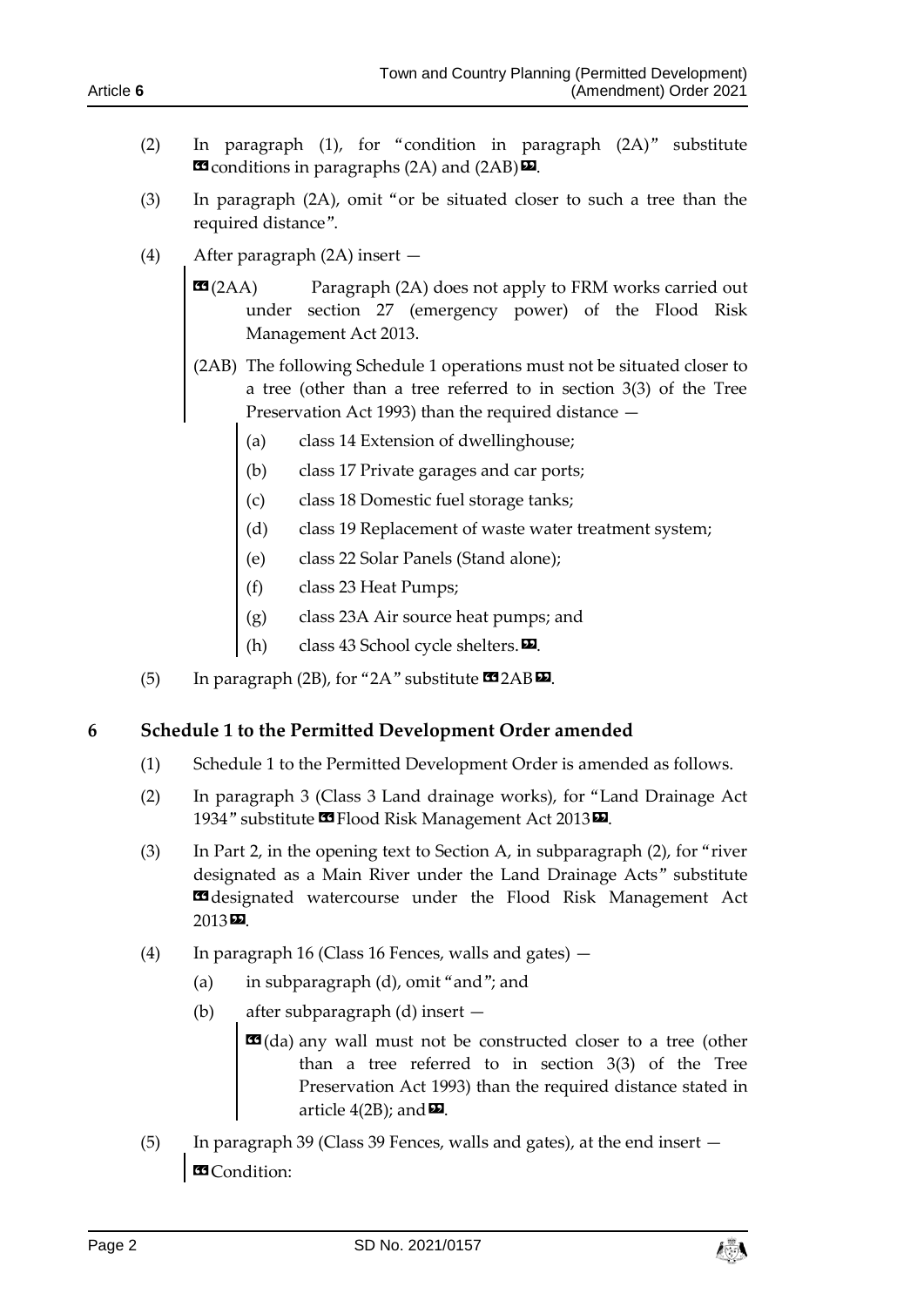Any wall must not be constructed closer to a tree (other than a tree referred to in section 3(3) of the Tree Preservation Act 1993) than the required distance stated in article  $4(2B)$ .

#### **MADE 13 MAY 2021**

**R HARMER** *Minister for Policy and Reform*